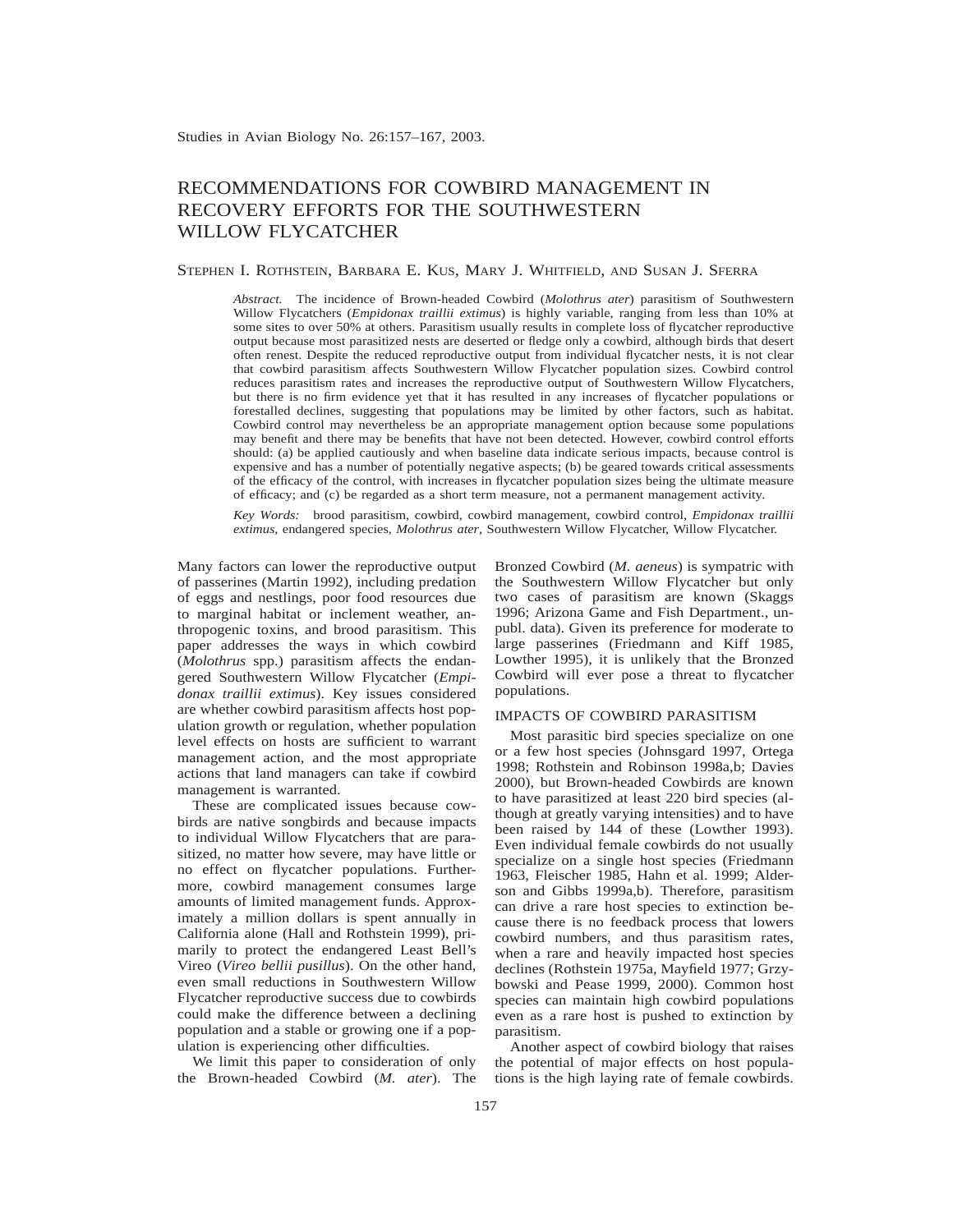Females lay on about 70% of the days during their breeding season (Rothstein et al. 1986, Fleischer et al. 1987), i.e., 42 eggs for a twomonth breeding season. However, many and perhaps most of these eggs have little or no effect on host productivity because they are laid in nests lost to predation, in nests of host species that eject them (Rothstein 1977, Robinson et al. 1995a, Hahn et al. 1999), or in the nests of hosts that desert and then renest (Hosoi and Rothstein 2000).

Although nestling cowbirds take no direct action against host young (see Hoffman [1929] in Ahlers and Tisdale [1998a] and Dearborn [1996] for possible rare exceptions), hosts divert parental care from their own offspring to cowbird nestlings and nearly always experience some reduction in their own reproductive output (Pease and Grzybowski 1995, Ortega 1998, Payne 1998). Cowbird nestlings often out-compete host nestlings for food because they usually hatch first (Briskie and Sealy 1990, McMaster and Sealy 1998), and are usually larger (Friedmann 1963, Lowther 1993). Host losses are also due to female cowbirds removing one or more host eggs from nests they parasitize (Sealy 1992) and to host eggs damaged by adult cowbirds (Peer and Sealy 1999). Robinson et al. (1993, 1995a), Ortega (1998), Morrison et al. (1999b) and Smith et al. (2000) provide comprehensive reviews of cowbird biology, impacts, and management.

Cowbird eggs hatch after 11 days of incubation (Lowther 1993) and small hosts with long incubation periods such as the Willow Flycatcher, whose eggs hatch in 12–15 days (Sogge 2000b), experience the greatest losses, usually losing all of their own young if a cowbird egg hatches (Sedgwick and Iko 1999, Whitfield 2000). For Southwestern Willow Flycatchers, only 14% of 133 and 13% of 31 parasitized nests in California in Arizona, respectively, produced any host young, compared to 54% of 190 and 60% of 133 unparasitized nests in these two states (Whitfield and Sogge 1999).

Arcese et al. (1996) have hypothesized that cowbirds depredate unparasitized nests to cause renesting by hosts with nests too advanced to be parasitized, but evidence for this hypothesis is mixed. There are published observations of cowbirds removing nestlings and eggs and therefore acting as predators (Tate 1967, Scott and McKinney 1994, Sheppard 1996, Elliott 1999), but such anecdotal reports do not mean that cowbird nest predation is common. Similar acts of predation have also been documented for other passerines not regularly thought to be predators such as Red-winged Blackbirds (*Agelaius phoeniceus*), Yellow-headed Blackbirds (*Xanthocephalus xanthocephalus*), Yellow-breasted

Chats (*Icteria virens*), and Gray Catbirds (*Dumetella carolinensis*) (Belles-Isles and Picman 1986, Sealy 1994, Cimprich and Moore 1995, Paradzick et al. 2000). Cowbirds were responsible for only one of 25 video-taped predation events of two frequently parasitized host species at a Missouri study site where cowbirds were abundant (Thompson et al. 1999).

If cowbirds preferentially depredate unparasitized nests to cause renesting, unparasitized nests should have higher predation rates than parasitized nests, but no such overall trend has been found (Rothstein 1975b, Kus 1999, Whitfield et al. 1999b). If cowbirds are frequent agents of nest predation, predation should decline when host populations are protected by cowbird removal programs. No such decline is evident for Southwestern Willow Flycatchers, either among years with versus without cowbird removal (Whitfield et al. 1999b), or within the same year between areas with and without cowbird removal (Whitfield 2000). There was also no marked change in predation of Kirtland's Warbler (*Dendroica kirtlandii*) nests after a cowbird removal program began (Walkinshaw 1983). Similarly, Stutchbury (1997) reported that removal of cowbirds had a large effect on parasitism rates of Hooded Warblers (*Wilsonia citrina*), but no effect on reproductive success because nest predation was high in areas with reduced cowbird numbers. The presently available data do not indicate that cowbirds depredate unparasitized nests regularly enough to make this a management concern but additional research is needed. The critical issue is not whether cowbird predation occurs but whether such predation is common enough to significantly impact host populations.

Reductions in reproductive output of individual hosts do not necessarily impact host populations or entire species because density dependent processes, such as habitat availability, may limit passerine birds (Sherry and Holmes 1995). If there is insufficient habitat, decreases in a host's reproductive output due to cowbird parasitism may simply mean that fewer excess individuals die without producing young. Determining whether cowbird parasitism has an impact at the level of a host population or species is the most significant challenge facing conservation biologists concerned with cowbirds and their hosts. Even if parasitism is shown to limit a host species, one must still decide whether that limitation is a cause for concern because every population must ultimately be limited by some factor. Unless population limitation due to parasitism is a recent situation brought about by anthropogenic factors, it is as natural as limita-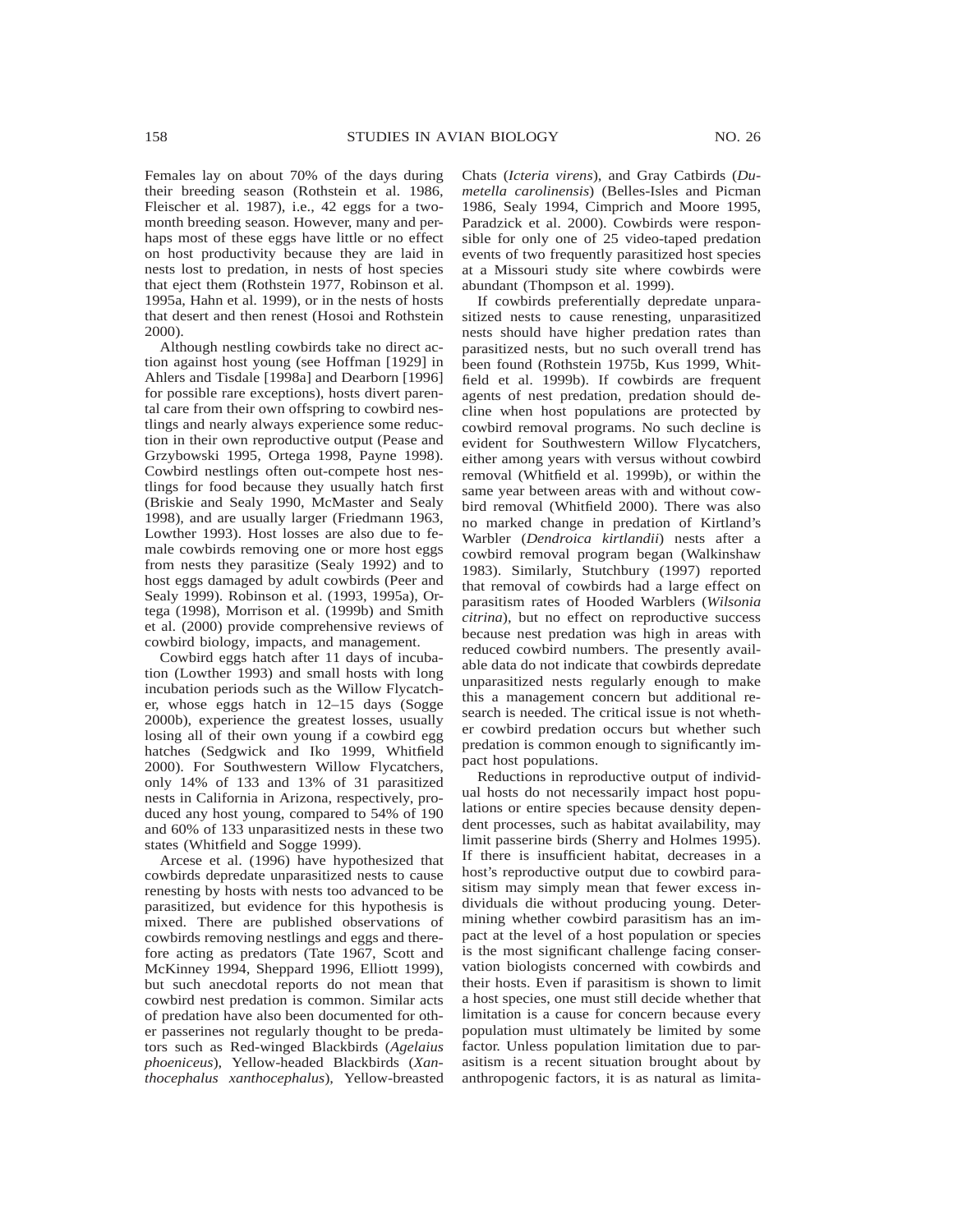tion by competition, habitat, nest predation, or disease.

On the other hand, any factor that limits a rare species or subspecies is a source of concern and may require management action. If parasitism is the reason for a taxon's rarity, then long-term reduction of cowbird impacts may be needed. However, all endangered passerines that appear to be impacted at the population level by parasitism also suffer from a severe scarcity or degradation of habitat due to anthropogenic factors (Rothstein and Cook 2000). It is possible that all of these endangered birds would be able to coexist with cowbirds if their habitat problems were remedied.

# HOST DEFENSES AGAINST COWBIRD PARASITISM

About 25 North American passerine species remove cowbird eggs from their nests nearly 100% of the time. Unlike these ''rejecter species,'' the majority of species, including the Willow Flycatcher, are ''accepters'' and show no egg recognition (Rothstein 1975a, Ortega 1998) and a small number of species have low to moderate levels of egg rejection (Burhans and Freeman 1997). Although accepters do not eject cowbird eggs, they often desert naturally parasitized nests and renest (Friedmann 1963, Rothstein 1975a, Graham 1988). Desertion is primarily or completely a response to detection of adult cowbirds near or at nests (Burhans 2000) and not a response to cowbird eggs, because it is very rare after nests are experimentally parasitized (Rothstein 1975a,b). Parasitized nests are most likely to be deserted by species that have broad habitat overlap with cowbirds and that experience high losses when they accept parasitism (Hosoi and Rothstein 2000), as is the case for Willow Flycatchers.

Southwestern Willow Flycatchers desert about

35–57% of parasitized nests (Table 1). Because small passerines that desert parasitized nests often renest and successfully rear their own young in unparasitized nests (Graham 1988, Hosoi and Rothstein 2000), declines in Willow Flycatcher reproductive output due to cowbird parasitism are much less than the parasitism rate. Increased reproductive effort could theoretically make the costs of renesting significant through adverse effects on adult condition or survival, but such costs have not been detected in Willow Flycatchers (Sedgwick and Iko 1999).

In addition to nest desertion as a host defense, many hosts, including Southwestern Willow Flycatchers (Uyehara and Narins 1995), recognize cowbirds as special threats and attack them or sit tightly on nests to keep cowbirds from laying (reviewed in Sealy et al. 1998). However, such tactics are not very effective, especially for small hosts, which are often parasitized at high rates despite their responses to adult cowbirds because they are unable to drive cowbirds away.

# INDICATORS OF IMPACTS AT THE POPULATION LEVEL

A critical issue in assessing population level impacts is the parasitism rate (% of nests parasitized). Breeding season timing is an important determinant of parasitism rate. In some regions, cowbirds begin to breed later than some of their major hosts and because early nests tend to have the greatest potential productivity, early breeding host species may experience little or no impact at the population level even if late nests suffer high rates of parasitism. However, Southwestern Willow Flycatchers are among the last passerines to breed (Whitfield 2000) and may experience high parasitism levels of their earliest and potentially most productive nests. Willow Flycatchers may also sometimes be subject to unusually high rates of parasitism due to the

TABLE 1. DESERTION RATES OF PARASITIZED WILLOW FLYCATCHERS IN DIFFERENT REGIONS

| Subspecies | Region     | <b>New</b><br>contact? <sup>a</sup> | Parasitism<br>rate $(N^b)$ | Desertion<br>rate $(N^c)$ | Reference             |
|------------|------------|-------------------------------------|----------------------------|---------------------------|-----------------------|
| extimus    | Arizona    | No                                  | $7\%$ (203 <sup>d</sup> )  | $36\%$ (14)               | Paradzick et al. 1999 |
| extimus    | California | Yes                                 | 68% (19)                   | 57% (14)                  | Harris 1991           |
| extimus    | California | Yes                                 | 63% (60)                   | 45% (38)                  | Whitfield 1990        |
| extimus    | New Mexico | No                                  | 22% (129)                  | 35% (26)                  | Stoleson & Finch 1999 |
| trailii    | Colorado   | ?e                                  | 45% (27)                   | 82% (11)                  | Sedgwick & Knopf 1988 |
| trailii    | Michigan   | Yes                                 | 10% (325)                  | 27% (33)                  | Berger 1967           |
| trailii    | Ohio       | Yes                                 | 9% (88)                    | 63% (8)                   | Holcomb 1972          |

<sup>a</sup> Populations noted as "yes" under New Contact were allopatric with respect to cowbirds in pre-Columbian times.

<sup>b</sup> N reflects number of nests for which parasitism status (parasitized or unparasitized) could be determined. <sup>c</sup> N reflects number of parasitized nests for which desertion status (deserted or not deserted) could be determined.

<sup>d</sup> Most nests were protected by cowbird trapping but within the total sample, parasitism at two sites with no trapping was 0 of 8 nests (Alamo Lake) and 6 of 16 nests (Camp Verde).

<sup>e</sup> Sedgwick and Knopf (1988) thought this high elevation population was only recently exposed to parasitism but it is close to the cowbird's center of abundance in the Great Plains; Chace and Cruz (1998) suggest that cowbirds occurred in the region in the 1800s before bison were nearly extirpated.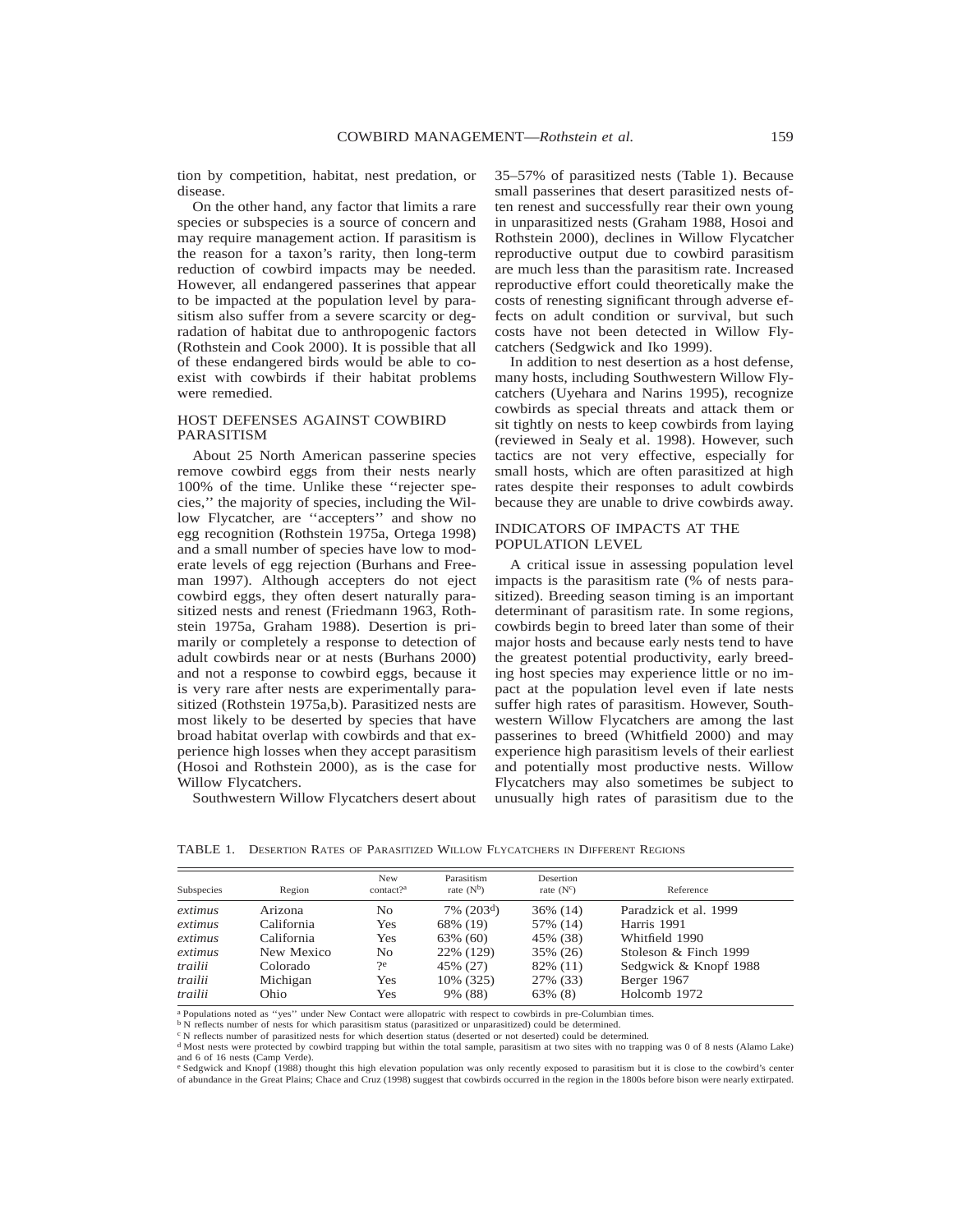TABLE 2. GEOGRAPHIC VARIATION IN COWBIRD PARASITISM RATES (IN THE ABSENCE OF COWBIRD CONTROL) OF SOUTHWESTERN WILLOW FLYCATCHERS FROM DIFFERENT REGIONS (DATA ARE FROM WHITFIELD AND SOGGE (1999) UNLESS NOTED OTHERWISE)

| Locality                  | Years                | Number of<br>nests | Parasitism rate     |  |
|---------------------------|----------------------|--------------------|---------------------|--|
| San Pedro River. AZ       | 1995-1996            | 61                 | 3%                  |  |
| Tonto Creek, AZ           | 2001                 | 33                 | $6\%$ <sup>a</sup>  |  |
| Gila River. NM            | 1995, 1997           | 49                 | 18%                 |  |
| Gila River, NM            | 1997-1999            | >129               | $18\%$ <sup>b</sup> |  |
| Roosevelt Lake, AZ        | 1995                 | 17                 | 18%                 |  |
| White Mtns., AZ           | 1993-1996            | 36                 | 19%                 |  |
| Virgin River delta, NV    | 1997                 | 14                 | 21%                 |  |
| Santa Ynez River, CA      | 1995-1997            | 17                 | 29%c                |  |
| Verde River, AZ           | 1998                 | 16                 | $38\%$ <sup>d</sup> |  |
| various sites, NM         | 1995                 | 10                 | 40%                 |  |
| Verde River, AZ           | 1996                 | 13                 | 46%                 |  |
| Grand Canyon, AZ          | 1982-1986, 1992-1996 | 25                 | 48%                 |  |
| South Fork Kern River, CA | 1987, 1989-1992      | 163                | 66%                 |  |

<sup>a</sup> Data from Smith et al. 2002. There was cowbird control at this site in years preceding 2001.

<sup>b</sup> Data from Stoleson and Finch (1999a) and S. Stoleson (pers. comm.). There were 129 nests in 1997–98 and sample size for 1999 nests was not available; hence number of nests is given as  $>129$ .

<sup>c</sup> Data from Farmer (1999a). Parasitism rate is an overall one, not a mean of the rate for each separate year covered.

<sup>d</sup> Data from Paradzick et al. (1999).

scarcity of other host species nesting late in the season. Thus cowbird impacts on Willow Flycatcher populations are potentially greater than on most host species. However, late Willow Flycatcher nests are likely to escape parasitism completely because the cowbird laying season generally ends in early to mid-July (Rothstein et al. 1980, Stafford and Valentine 1985, Lowther 1993), although exceptional eggs have been laid into early August (Friedmann et al. 1977:47).

As with all host species (Robinson et al. 1995a), parasitism rates on Willow Flycatchers are highly variable in space and time. Even populations separated by only a few km may experience markedly different parasitism rates (Sedgwick and Iko 1999). In the absence of cowbird control, parasitism of Southwestern Willow Flycatchers ranged from 29% to 66% for California sites, and from 3% to 48% for Arizona sites (Table 2). Because of this large range, baseline studies need to be done on each population to determine whether cowbird parasitism is a serious problem (Whitfield and Sogge 1999). Some populations that incur parasitism may be doing well even without cowbird management efforts. For example, the large Southwestern Willow Flycatcher population in the Cliff-Gila Valley of New Mexico grew despite parasitism rates of 11% in 1997 and 27% in 1998 (Stoleson and Finch 1999a; S. H. Stoleson, pers. comm.).

Given the temporal variability in the frequency of cowbird parasitism (Sedgwick and Iko 1999, Whitfield and Sogge 1999), baseline studies to assess degree of risk due to cowbirds should usually include at least two and prefera-

bly more years of data collection before cowbird management is considered. However, a first year of data collection showing a rate of parasitism of  $>30\%$  may alone warrant cowbird control management (U.S. Fish and Wildlife Service 2001). Impacts of parasitism can be reduced during baseline studies by removing cowbird eggs from accessible parasitized nests (if authorized by the U.S. Fish and Wildlife Service) or by addling them, as a cowbird egg in a nest may reduce the chances of subsequent parasitism (Ortega et al. 1994). Such manipulations have proven effective with another endangered cowbird host (Kus 1999).

# RECENT ECOLOGICAL CHANGES THAT MAY HAVE INCREASED COWBIRD IMPACTS

Cowbird fossils from California, Florida, Virginia, New Mexico, and Texas date from 10,000 to 500,000 years ago (Lowther 1993), and DNA sequence data indicate that cowbirds have been in North America for at least 800,000 years (Rothstein et al. 2002). Thus cowbirds are an ancient component of the North American fauna, so impacts on endangered host species are likely to be due to major ecological changes such as a loss or deterioration of breeding habitat, something well recognized as the major cause of the decline of the Southwestern Willow Flycatcher (Unitt 1987; U.S. Fish and Wildlife Service 1995, 2001) and other endangered species impacted by cowbirds (Rothstein and Cook 2000). Another possible ecological change that could perturb stable cowbird-host interactions is an increase in the abundance and distribution of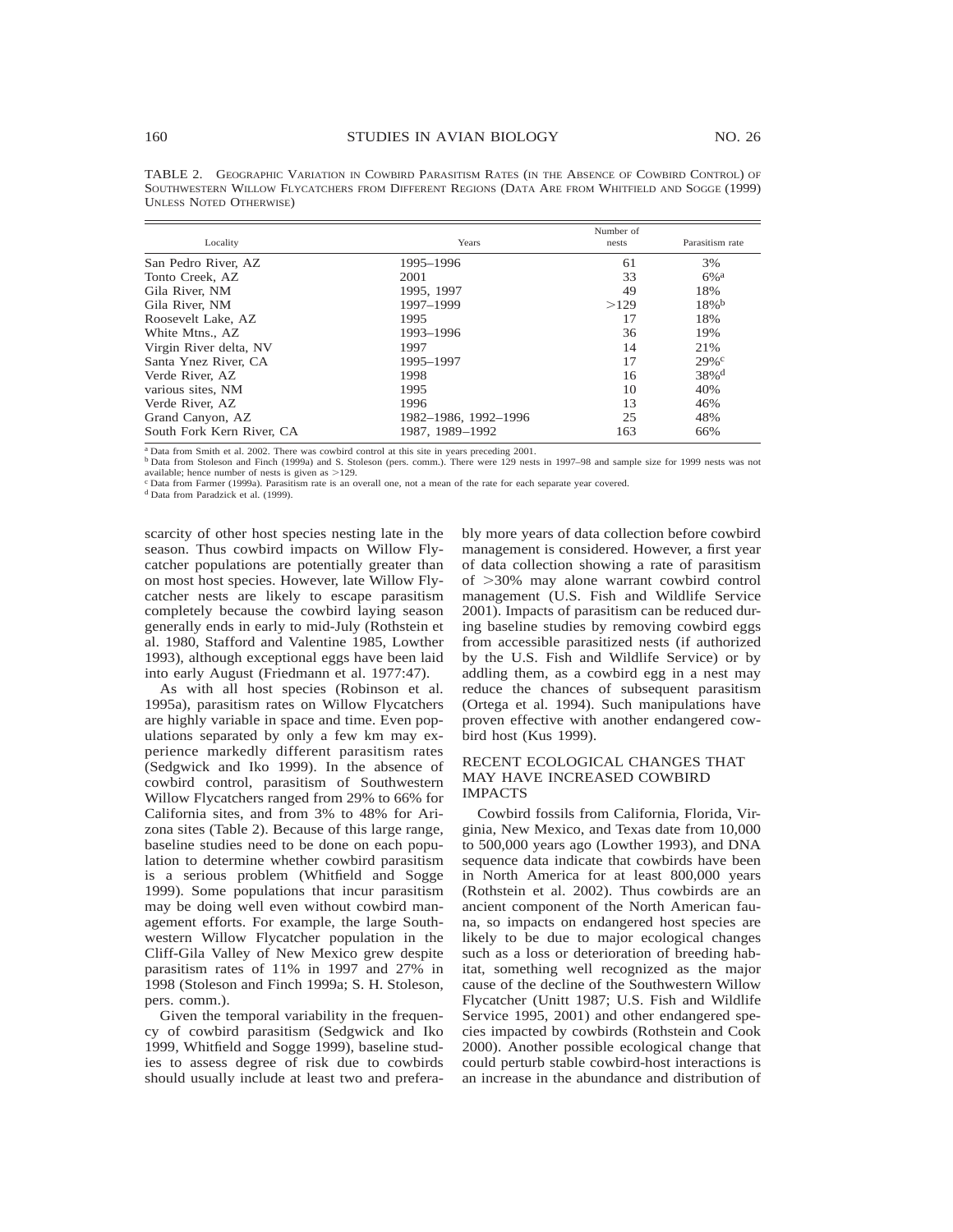cowbirds. Host populations that have only begun to experience parasitism due to recent cowbird range extensions might be especially likely to decline if they are deficient in evolved host defenses. Given these considerations, trends in cowbird numbers and range extensions are important issues.

The first available historical records show the presence of cowbirds in the mid-1800s throughout the Southwest as far west as the Colorado River (Rothstein 1994). Cowbirds colonized southern California and all of the area west of the Sierra Nevada and Cascades since 1900. Thus parasitism is a new pressure only for Southwestern Willow Flycatchers in California. However, cowbirds might be more common and more widespread today than under original conditions, even within their historical range. Some early pre-1920s visitors to the cowbird's original range in the Southwest reported that cowbirds were uncommon, while others reported them to be common in habitats used by Southwestern Willow Flycatchers (Whitfield and Sogge 1999, Periman and Kelly 2000). Parasitism rates of Southwestern Willow Flycatchers showed large increases after the early 1900s when data for California and Arizona were lumped (Whitfield and Sogge 1999). However, it is unclear if the same temporal trend would occur if analysis were restricted to only data for the original contact areas in Arizona.

Although there is uncertainty concerning cowbird population trends over the last century, Breeding Bird Survey (BBS) data provide reliable indicators of recent population trends. Averaged across North America, cowbirds have shown a statistically significant ( $P < 0.01$ ) decline of 1.0% per year since the inception of the Survey in 1966 (Sauer et al. 2000). Focusing on the states that contain the largest numbers of Southwestern Willow Flycatchers, cowbirds declined moderately in Arizona and California and increased moderately in New Mexico (all trends statistically nonsignificant) from 1966 to 1999. Even if cowbirds have not increased since the 1800s, Willow Flycatchers and other riparian species have decreased due to habitat loss. Thus increasing cowbird-to-host ratios may have resulted in escalated rates of parasitism even in areas of historical sympatry between cowbirds and Southwestern Willow Flycatchers. Increased cowbird impacts in the absence of increased cowbird numbers may be especially likely in riparian habitats because cowbirds show a distinct preference for riparian habitats in the West (Farmer 1999b, Tewksbury et al. 1999).

#### CAN SOUTHWESTERN WILLOW FLYCATCHERS AND COWBIRDS COEXIST?

It is clear that most Southwestern Willow Flycatcher populations are viable even when exposed to cowbird parasitism, at least under primeval conditions, because cowbirds have long occurred over most of the flycatcher's range. Southwestern Willow Flycatchers in southern California only recently exposed to cowbird parasitism might not be viable in the presence of cowbirds, because they lack evolved defenses against cowbirds, as proposed for the Least Bell's Vireo (U.S. Fish and Wildlife Service 1998). However, desertion and renesting after parasitism is as frequent in southern California flycatchers as in populations further east with longer histories of parasitism (Table 1). The occurrence of high nest desertion tendencies in California Willow Flycatchers is likely due to retention of host defenses that evolved in ancestral populations that experienced cowbird parasitism (Hosoi and Rothstein 2000) and/or gene flow from parasitized populations. Thus available evidence indicates that newly exposed populations can coexist with cowbirds, unless they are experiencing a marginal existence due to other stresses such as loss of habitat, high levels of nest predation, or low levels of juvenile and adult survival.

A demographic analysis of the Southwestern Willow Flycatcher population along the Kern River indicated that under current conditions, this population cannot grow unless parasitism is about 10% or less (Uyehara et al. 2000). A population that cannot sustain itself in the presence of such a low parasitism rate is probably endangered by factors other than cowbird parasitism. This same population was able to remain stable and possibly even grow from 1982–1989 (Whitfield 1990, 2000) despite a 68% parasitism rate in 1987 (Harris 1991), the only year this rate was determined. Thus it is likely that some critical variable has changed in recent years. In short, available data indicate that Southwestern Willow Flycatchers in all regions can co-exist with cowbirds unless they also experience some new pressure such as severe habitat losses.

#### DOES COWBIRD PARASITISM NECESSITATE MANAGEMENT ACTIONS?

As described above, cowbird parasitism per se does not necessarily warrant management action. Parasitism is a naturally occurring process and may have little or no effect on the size of host breeding populations, even if it causes major reductions in host breeding success. Cowbirds are native birds and as such are important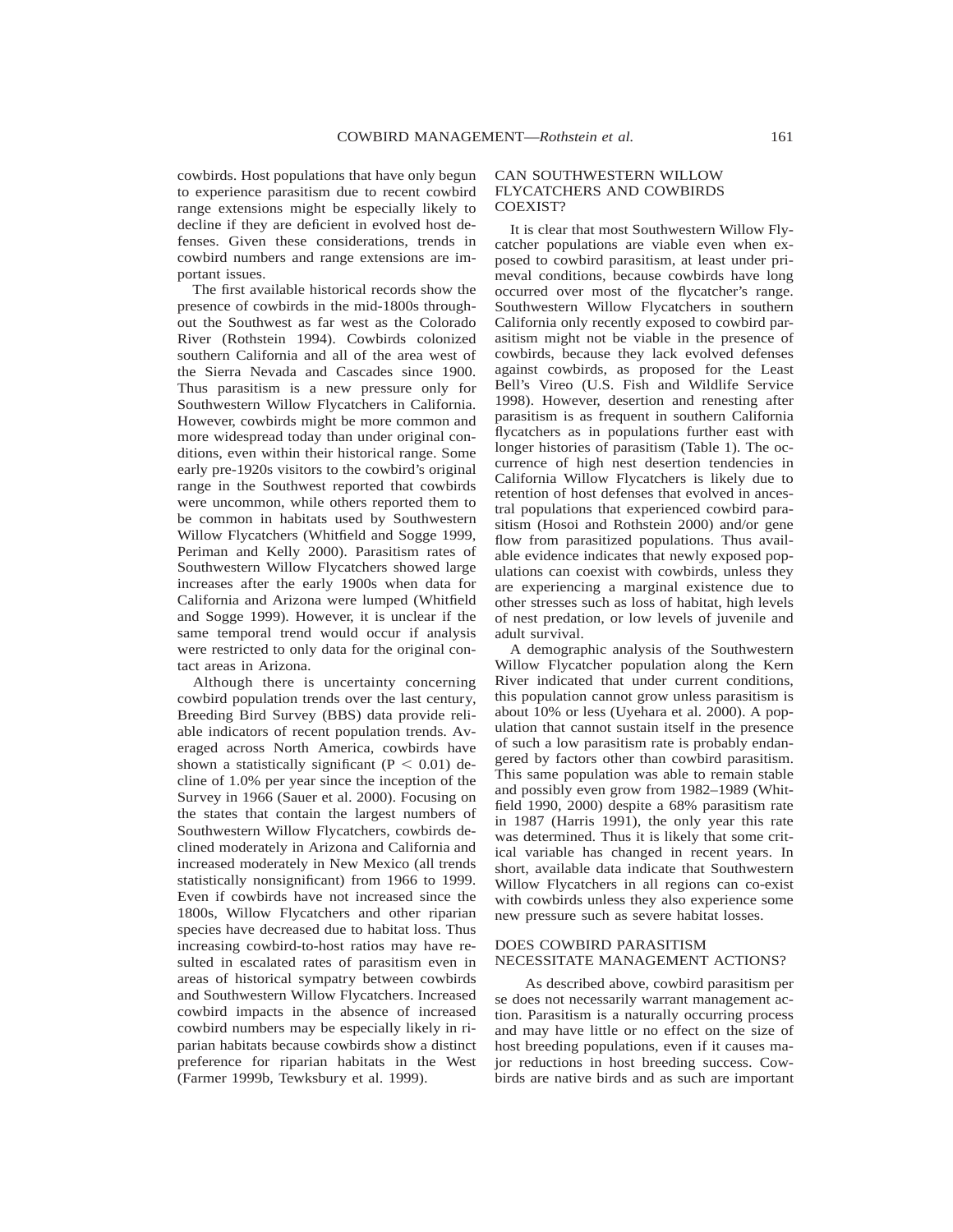to biodiversity. They may even affect overall avifaunas in complex and unexpected ways, by, for example, limiting the numbers of some common species and thereby allowing the persistence of other species that might otherwise be out-competed, as is the case for some predators that enhance biodiversity (Simberloff 1998).

Nevertheless, there are some circumstances in which it may be prudent to employ management actions to deter cowbird parasitism. The circumstances that should trigger cowbird management may differ from site to site because of site-specific factors such as a host population's current size, recent population trend, parasitism rate, amount of suitable habitat, and the extent of the losses attributable to cowbird parasitism. These and other factors are discussed in greater detail below, but management actions are constrained by what is possible to achieve. For example, no amount of cowbird management will result in growth of a flycatcher population that is limited by habitat. Furthermore, if such a population is small, it would contribute negligible numbers of individuals that might disperse to other populations. So first we review the range of management actions that may be available.

## POTENTIAL APPROACHES TO COWBIRD MANAGEMENT

Cowbird distribution and abundance may be reduced by landscape-wide measures that limit anthropogenic influences that benefit this species. Cowbirds typically feed in areas with short grass (Friedmann 1929, Morris and Thompson 1998) and in the presence of ungulates such as bison and domesticated livestock. Cowbirds also often feed at campgrounds, suburban areas with lawns and bird feeders, and golf courses. It is unclear whether cowbirds always require anthropogenic food sources or native ungulates (Goguen and Mathews 1999) but reductions in the former might reduce cowbird numbers over large regions.

Attempts to limit cowbird numbers on landscape scales should consider the cowbird's commuting behavior (Rothstein et al. 1984, Thompson 1994, Ahlers and Tisdale 1999a, Curson et al. 2000, Sechrist and Ahlers *this volume,* Tisdale-Hein and Knight *this volume*). In many regions, cowbirds spend the morning dispersed over host-rich areas such as forest edges or riparian strips. They typically leave these breeding ranges by late morning to early afternoon and commute to feeding sites, where groups may feed on concentrated food sources. If cowbirds are to be reduced by removing anthropogenic food sources, these removals need to be done over spatial scales that exceed the distances over which most local cowbirds commute. Although

maximum commuting distances of 7 km (Rothstein et al. 1984) and 14 km or more (Curson et al. 2000) have been reported, most individuals commute shorter distances, as cowbird abundance declines over distances as short as 2–4 km from anthropogenic food sources (Verner and Rothstein 1988, Tewksbury et al. 1999, Curson et al. 2000, Sechrist and Ahlers *this volume*). Given the pervasiveness of human influence, and the lack of commuting behavior in areas with widespread feeding opportunities for cowbirds, there may be few instances in which landscape-level management measures can completely eliminate local cowbird populations. However, cowbird abundance may at least be reduced by landscape-level actions, although this may not provide sufficient protection if a flycatcher population is severely impacted by cowbirds. Furthermore, landscape-level measures may be costly and time consuming if activities and facilities such as grazing and golf courses are curtailed. In addition, land managers should stress reductions in anthropogenic food sources only if the sources subject to their regulatory action are the major food sources in an area. For example, if there are feeding sites for cowbirds that will remain after regulatory actions, there may be little justification for limiting cattle grazing, although the direct impacts of cattle will often warrant their removal from riparian habitats (Belsky et al. 1999a).

Parasitism rates and cowbird densities may decline with increases in vegetation density (Larison et al. 1998, Averill-Murray et al. 1999; Farmer 1999a,b; Spautz 1999, Staab and Morrison 1999; but see Barber and Martin 1997), because nests may be more difficult to find in dense vegetation. Thus cowbird parasitism might be reduced by measures that result in denser riparian vegetation. Furthermore, managers should also vigorously pursue long term efforts to augment habitat because habitat loss or degradation is probably the ultimate cause of decline for all endangered hosts (Rothstein and Cook 2000), including the flycatcher (U.S. Fish and Wildlife 2001). However, attempts to increase and improve habitat, for example by increased water flows, are fraught with economic and political constraints that can delay changes for years. Unfortunately, flycatcher populations threatened by parasitism may require actions that produce benefits more quickly. Therefore, although land managers should have long range goals that augment the quality and extent of habitat and that address landscape-level actions in regions where parasitism is a threat, cowbird control will often be the most effective action if cowbird impacts justify management intervention.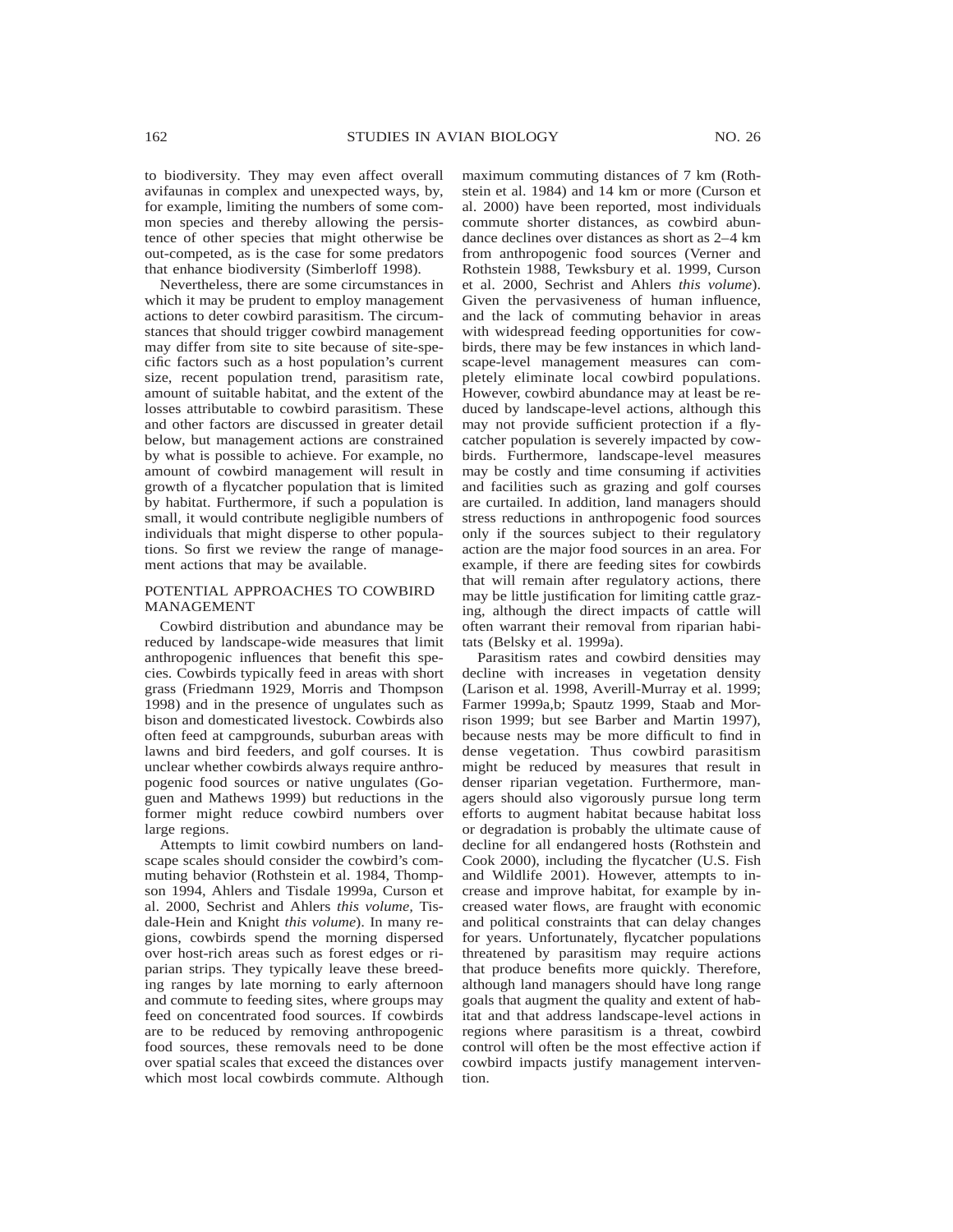Cowbirds are highly social (Rothstein et al. 1986) and are attracted to decoy traps, which can remove most individuals from large areas (Eckrich et al. 1999, DeCapita 2000, Griffith and Griffith 2000). Shooting cowbirds attracted to playback of female calls (Rothstein et al. 2000) can be a valuable supplemental way to reduce cowbird numbers (Eckrich et al. 1999). Removing or addling cowbird eggs from parasitized nests can further reduce host losses (Ortega et al. 1994, Hall and Rothstein 1999). Although trapping is usually the most effective means of cowbird control, shooting cowbirds and removing/addling cowbird eggs may be more cost effective and practical if cowbird and/or local host numbers are low and where the set-up and servicing of traps is difficult (Winter and McKelvey 1999).

#### EFFECTIVENESS OF COWBIRD CONTROL

Cowbird trapping efforts are typically highly successful in reducing parasitism rates and increasing host reproductive output. Cowbird trapping along the South Fork of the Kern River increased the mean number of young each female Southwestern Willow Flycatcher fledged per season from 1.04 before control to 1.88 afterwards (Whitfield et al. 1999a). Cowbird control has resulted in similar productivity increases with three other endangered species: Black-capped Vireo (*Vireo atricapillus*; Eckrich et al. 1999, Hayden et al. 2000), Least Bell's Vireo (Griffith and Griffith 2000), and Kirtland's Warbler (DeCapita 2000). However, the efficacy of cowbird control efforts for Southwestern Willow Flycatchers can not be assessed in some cases in California and Arizona because baseline data on parasitism rates and host nesting success were not collected before control began (Winter and McKelvey 1999).

Despite its effects on the productivity of host nests, cowbird control has a mixed record when it comes to increases in host breeding populations (Rothstein and Cook 2000). The Least Bell's Vireo and Black-capped Vireo have generally increased markedly since cowbird control began (Eckrich et al. 1999, Griffith and Griffith 2000), although little attempt has been made to assess the extent to which other management actions, such as improved and expanded habitat, have contributed to the increases. On the other hand, Kirtland's Warbler and Southwestern Willow Flycatchers at the Kern River did not increase after cowbird trapping; trapping may have forestalled further declines in these species (DeCapita 2000; Whitfield et al. 1999a, 2000) but Rothstein and Cook (2000) argue that the evidence for such effects is far from conclusive.

Focusing on the Willow Flycatcher, the Kern

River Valley population has declined from 34 pairs in 1993 to 12 pairs in 2000 despite cowbird trapping since 1993. Cowbirds have been controlled at Camp Pendleton since 1983 to aid recovery of the Least Bell's Vireo (Griffith and Griffith 2000). Despite a report of a modest increase in Willow Flycatchers as of 1991 (Griffith and Griffith 1994), there has been no marked increase in flycatchers as of 2000 after 18 years of cowbird control, even though there appears to be suitable habitat that remains unoccupied. Because it is designed to protect Least Bell's Vireos, cowbird trapping at Pendleton ends well before the Willow Flycatcher breeding season ends. However, only minimal numbers of cowbirds remain when Willow Flycatcher breeding begins in June (Griffith and Griffith 2000) and no parasitism of flycatchers has been detected since nest monitoring began in 1999 (B. Kus, pers. obs.). As with Camp Pendleton, long term cowbird trapping to protect Least Bell's Vireos at another southern California site, the Prado Basin, has not resulted in an increase in the small number of flycatchers (three to seven territories per year) that breed there (Pike et al. 1997).

Trapping programs to protect flycatchers began in 1996 and 1997 in Arizona (Table 3). No baseline data on parasitism rates were collected and local flycatcher habitat was not completely surveyed at some sites before trapping began. A critical assessment of the efficacy of cowbird control for these Arizona populations can only be done after compensating for changes in survey effort and in habitat area and quality; unfortunately, available data do not allow such compensations. The best overall assessment by field workers familiar with these populations is that increases at the Roosevelt Lake, Salt River inflow site reflect the effects of increased survey effort and increased habitat but may also be partially attributable to cowbird control. It is worth noting that there may have been population increases at other sites (e.g., Gila sites) before control began and that the Greer/Alpine site declined after control began, although it may have already been at dangerously low levels (Table 3).

Data from San Marcial, along the Rio Grande in New Mexico, show no clear benefits of cowbird trapping. This site had six flycatcher nests in 1995 when there was no cowbird control. Control occurred in 1996, 1997, and 1998 when there were one, two, and two nests, respectively (Robertson 1997; Ahlers and Tisdale 1998b, 1999b). At present no conclusive results arise from these Arizona and New Mexico data but it seems clear that there has not been a rapid increase in any flycatcher population soon after cowbird control began, unlike the increases in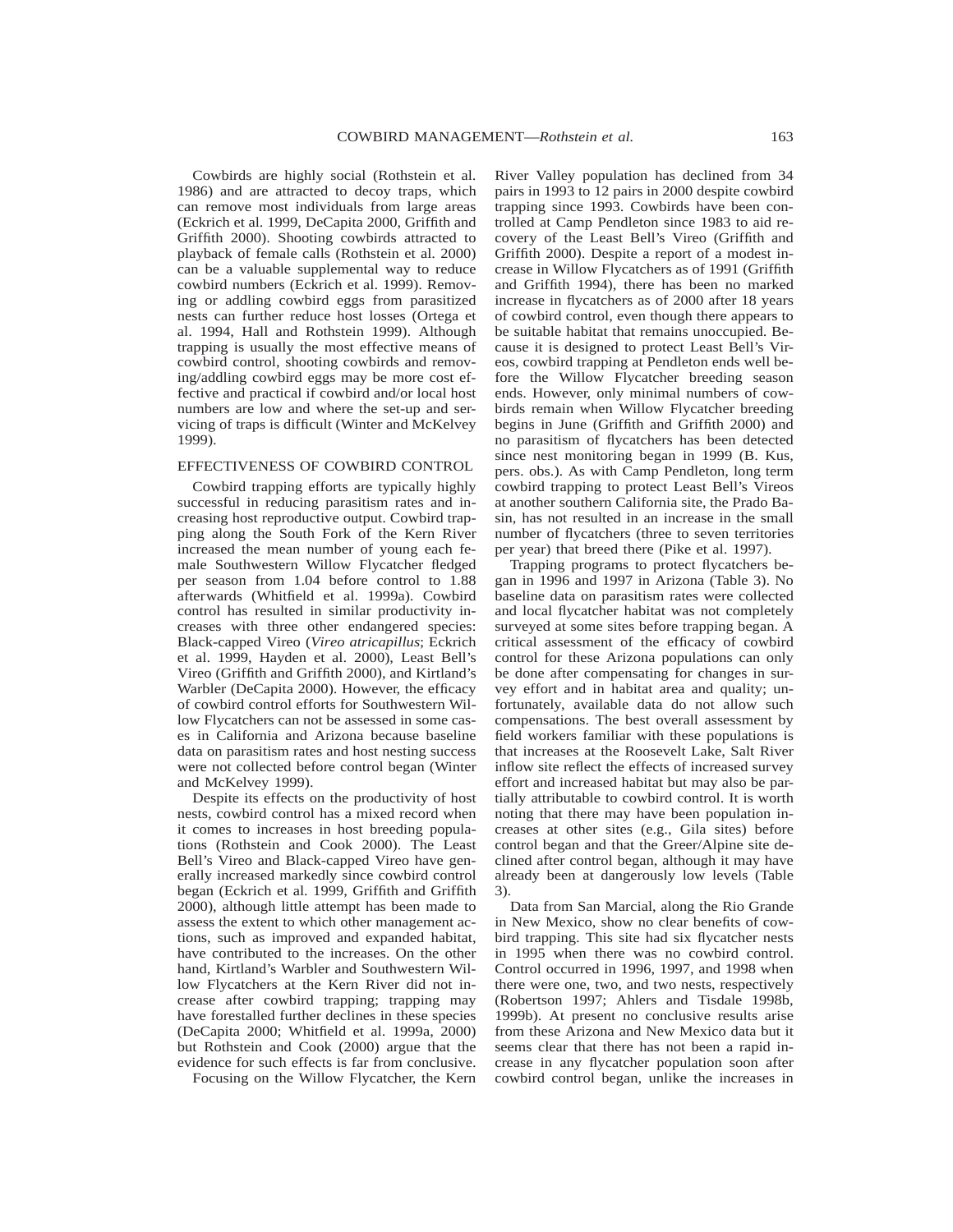| Site/Area                          | 1993 | 1994 | 1995 | 1996         | 1997            | 1998 | 1999            | 2000 | 2001                                 |
|------------------------------------|------|------|------|--------------|-----------------|------|-----------------|------|--------------------------------------|
| Alamo Lake                         |      |      |      |              |                 |      |                 | 20   | 15                                   |
| Alpine/Greer                       |      | 10   | 10   | 13           |                 |      |                 |      |                                      |
| Gila River sites                   |      |      |      |              | 30              | 46   | 58              | 48   |                                      |
| Roosevelt Lake, Salt River inflow  |      |      |      | 18           | $17^{\rm a}$    | 20   | 52 <sup>c</sup> | 80   |                                      |
| Roosevelt Lake, Tonto Creek inflow |      |      |      | $11^{\rm a}$ | 18              | 23   | 22              | 25   |                                      |
| San Pedro River                    |      | 30   | 26   | 27           | 40 <sup>a</sup> | 38   | $61^{\circ}$    | 59   | 67                                   |
|                                    |      |      |      |              |                 |      |                 |      | $\frac{40}{106}$<br>$\frac{106}{25}$ |

TABLE 3. NUMBERS OF SOUTHWESTERN WILLOW FLYCATCHER PAIRS COUNTED AT ARIZONA SITES BEFORE AND AFTER COWBIRD CONTROL BEGAN

*Notes:* Data underlined and in bold denote years with cowbird control. Inferences concerning numerical trends after cowbird control began are complicated by changes in habitat extent and quality, survey intensity and amount of area surveyed (see text). Data are from Arizona Game and Fish Department, and White and Best (1999).

<sup>a</sup> Higher numbers of birds are likely due to increased survey effort not to an actual increase in the population.

<sup>b</sup> Cowbird control has occurred at only one of several sites.

<sup>c</sup> Higher numbers of birds in these and subsequent years are likely to reflect actual increases in populations due to increases in amount and/or quality of habitat.

Least Bell's Vireos immediately after cowbird control (see Griffith and Griffith 2000).

Even if it results in the growth of a host's breeding population, cowbird control is a stopgap measure (U.S. Fish and Wildlife Service 1995) that must be done for a number of years if a host population is to continue growing. This continued effort is needed because all cowbird control programs show that control either has no effect on cowbird numbers in subsequent years (Eckrich et al. 1999, DeCapita 2000, Ahlers and Tisdale 1999b, Griffith and Griffith 2000) or too small an effect to reduce parasitism to negligible levels (Whitfield et al. 1999a). Although intensive cowbird trapping efforts do not negate the need for trapping in subsequent years, it is possible that trapping may not be needed as a permanent solution. If a small host population grows and becomes large as a result of cowbird trapping and possibly other measures, it may experience reduced parasitism rates as increased host numbers lower the per capita risk of parasitism. These lower rates of parasitism might have no significant impacts on host population dynamics. Stopping cowbird control after a local host population has increased greatly would reveal whether parasitism rates are lower than when the population was much smaller. It could also have high management value because considerable resources would be saved if parasitism rates were so low that yearly cowbird control is no longer necessary. For these reasons, it is premature to conclude that an endangered host will require cowbird control in ''perpetuity'' as is done in the draft recovery plan for the Least Bell's Vireo (U.S. Fish and Wildlife Service 1998). Nevertheless, if cowbird parasitism is indeed a limiting factor given the amount of currently available habitat, agencies may have to commit to a decade or more of cowbird trapping. But the most critical question facing mangers is whether cowbird management is likely to

produce significant benefits and whether the funds used for such management might produce greater benefits if expended on other measures, such as habitat augmentation.

## REASONS FOR CAREFUL DELIBERATION IN THE INITIATION OF COWBIRD CONTROL PROGRAMS

Managers need to be flexible in their approaches and should not assume that cowbird control is one of the very first things that should be done when parasitism of a population of any endangered species is documented. Similarly, managers should not adopt cowbird control just because funding becomes available, and regulators should not earmark management funds to cowbird control simply because this is an easily executed action. An endangered host may benefit more in the long run by first using funds to monitor the extent and impacts of parasitism, as data may show that funding will be of more benefit if applied to management actions unrelated to cowbirds.

We suggest some caution in initiating cowbird control programs for two reasons. First, while cowbird control typically increases reproductive output, evidence to date indicates that it does not usually result in increases in flycatcher breeding populations. The extra birds that are produced may not be recruited into the breeding population because flycatchers may be limited by breeding, wintering, or migration habitat (see papers in Finch and Stoleson [2000]). Nevertheless, cowbird control may yet prove to boost some flycatcher populations to which it is applied. Moreover, it is possible that the extra flycatchers produced by flycatcher populations protected by cowbird control may disperse to other populations. Indeed, determining whether such dispersal occurs and benefits overall metapopulations is a major research need.

Our second reason for urging caution arises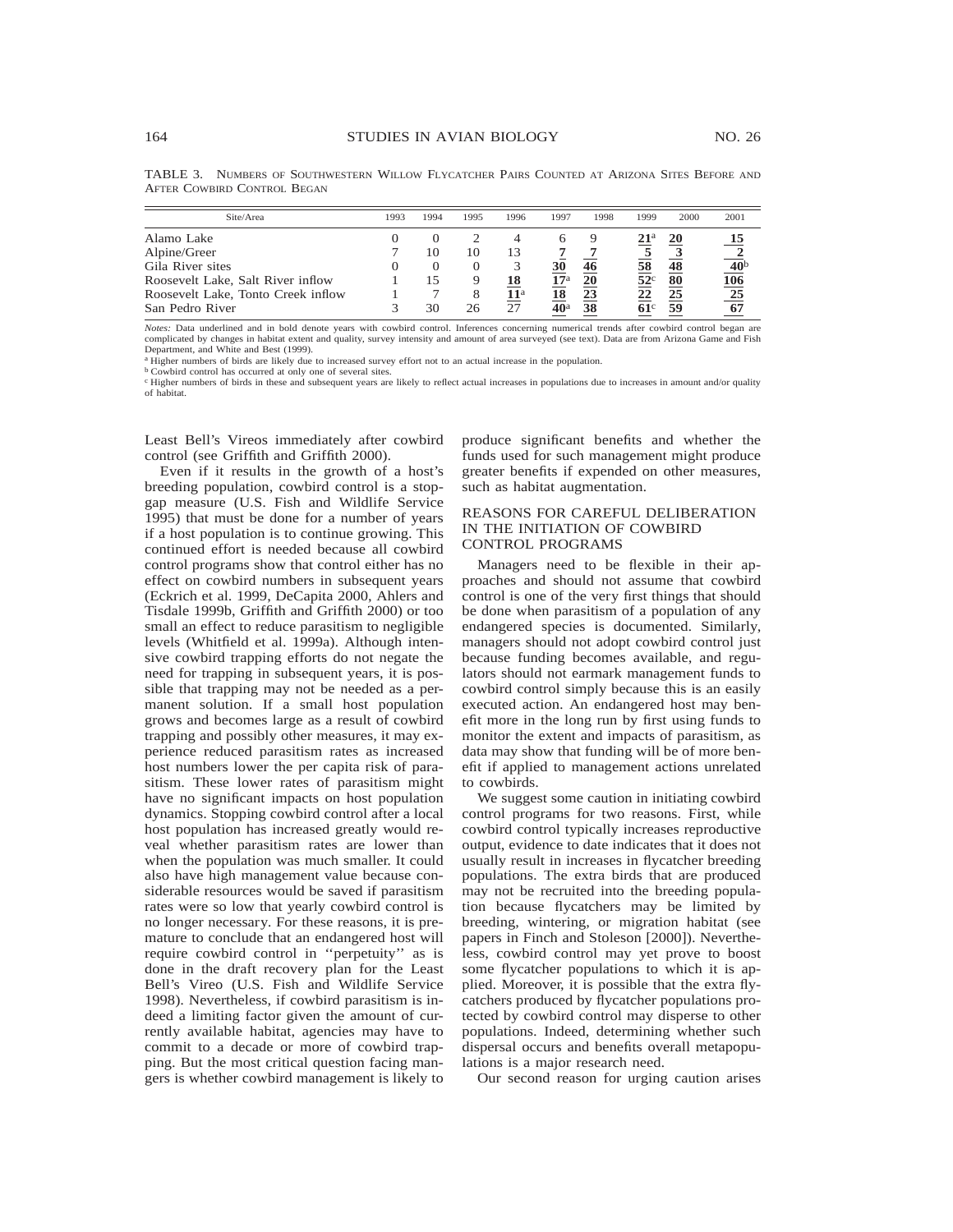from a series of potential problems associated with cowbird control. A cowbird control program with little prospect of producing significant benefits uses funds that could likely produce greater benefits for flycatchers if spent in another manner. Besides using limited resources in a less than optimal way, ineffective control programs may deter attention from other management needs. In a worst case scenario, cowbird control might be used to legitimize harmful activities. For example, cowbird control may be done to mitigate livestock grazing on public lands, when in fact the real harm is habitat damage due to overgrazing rather than cowbird attraction. Benefits of cowbird control might be insignificant because pre-control levels of parasitism were low, because a remote habitat patch has too little habitat to support more flycatchers, or for other reasons. A cowbird control program that has little prospect of producing important benefits is especially unfortunate because it may waste resources for many years, as control programs tend to continue indefinitely.

Control programs typically continue indefinitely because control in one year usually has little effect on cowbird numbers in subsequent years. In fact, cowbird control programs often take on a life of their own, perhaps because they can be highlighted as proactive management, with the numbers of cowbirds killed becoming a numerical indicator of a positive benefit. For example, intense cowbird control continues for Least Bell's Vireo management at Camp Pendleton after almost 20 years despite a 20 fold increase in vireos (Griffith and Griffith 2000) and for Kirtland's Warbler management in Michigan after over 30 years despite a five fold increase in warblers (DeCapita 2000). In both cases, managers show little interest in reducing cowbird trapping efforts to determine whether intensive control is still needed (S. Rothstein, pers. obs.). Management actions that would produce long-term benefits and reduce or eliminate the need for yearly actions are clearly preferable but may not be enacted because of conflict with special interest groups. An example is grazing and the cowbird control program to protect the Black-headed Vireo at Fort Hood, Texas. Experimental reduction of cattle numbers on large parts of this army base has been shown to reduce cowbird numbers (Cook et al. 1998, Koloszar and Horne 2000) leading Cook et al. (1998) to conclude that ''The need for [cowbird] trapping is largely a result of a continuous and loosely regulated grazing system on the installation.'' Nevertheless, managers have opted to continue extensive cowbird trapping and intense grazing even though cowbird attraction is not the only impact grazing has on the base's natural resourc-

es (Sanchez and Batchelor 2000). Finally, an important issue associated with cowbird control is whether a species can legally or logically be removed from the endangered species list as long as human intervention (i.e., cowbird control) continues.

Because the ultimate value of cowbird control is not known, control should never be the sole mitigation measure to compensate for habitat destruction of any endangered species. This is especially true if cowbird control is initiated with insufficient baseline data on the extent of parasitism. In the absence of baseline data, huge sums of scarce management funds may be spent for no good purpose and cowbird control is indeed expensive, with contractors generally charging around \$2000 per season for each trap. If cowbird control is adopted as a mitigation for habitat loss, there would in fact be no mitigation if parasitism had little effect on the population impacted by habitat loss.

Cowbird trapping is often done by private consulting firms, which raises the issues of profit incentives and consultant advocacy becoming the impetus for such programs. While there is nothing inherently wrong with profiting from such work, managers and regulators should base cowbird control decisions on the work of researchers who do not profit from control. Another reason for initiating control programs only when well justified is the need to show that native animals are being killed only when there is a good reason to do so. Killing large numbers of a native songbird, such as the cowbird, when there is no basis for expecting significant benefits is ethically questionable and could create a public opinion backlash that jeopardizes control programs that are worthwhile. Likewise, capturing non-target species is of concern. Griffith and Griffith (1994), for example, reported 8453 captures of about 1500 individuals of non-target species during a single year of cowbird trapping at Camp Pendleton. Species other than cowbirds have higher mortality rates in traps and may suffer breeding failure due to time spent away from their nests.

### RECOMMENDATIONS FOR THE INITIATION AND DESIGN OF COWBIRD CONTROL PROGRAMS

Cowbird control to aid local Willow Flycatcher populations should be instituted after baseline data show parasitism rates to be above a critical level (U.S. Fish and Wildlife Service 2001), as also proposed in recovery plans for other endangered southwestern hosts such as the Goldencheeked Warbler (*Dendroica chrysoparia*) and Black-capped Vireo (U.S. Fish and Wildlife Service 1991, 1992). In a review of cowbird man-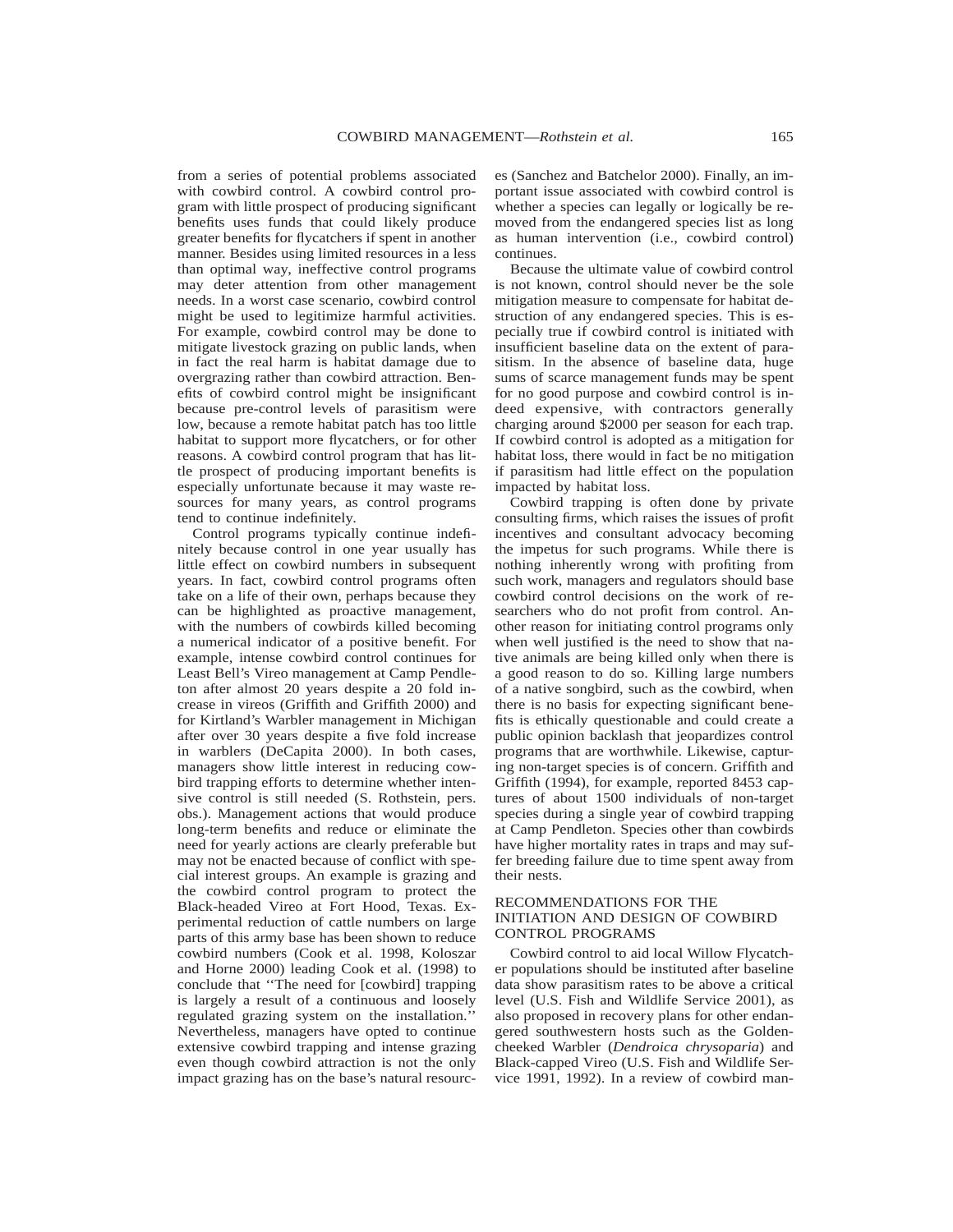agement for hosts in general, Smith (1999) recommended that management should only be considered if parasitism is  $>60\%$  for two or more years, but listed a number of considerations that dictate raising or lowering this threshold. In particular, he recommended that the critical parasitism level for management considerations be lowered to  $>50\%$  for species listed as threatened or endangered.

Given the Southwestern Willow Flycatcher's low numbers (Sogge et al. *this volume*), we recommend that cowbird control should be considered if parasitism exceeds 20–30% after collection of two or more years of baseline data (see also U.S. Fish and Wildlife Service 2001). But this guideline should be applied with flexibility that gives weight to available data on local populations, such as current population trends. For example, there has been a decline in flycatchers at the South Fork Kern River since cowbird control began, despite a reduction in parasitism rates from 65% to 11–20% from 1994–1999 (Whitfield et al. 1999b; M. Whitfield, unpubl. data); intensified control that reduces parasitism even further might be suitable for this population. However, the large Cliff-Gila site in New Mexico grew between 1997–99 despite parasitism rates of 11–27%; rates of 30% or even higher may not warrant cowbird control for this population.

Monitoring nests to collect baseline data on parasitism rates can be costly, but could save funds in the long run if it shows that control is not necessary. Although available resources may make it unrealistic to monitor nests in all small populations, populations with more than five territories should be monitored. If available funds allow attention only to some small populations, managers should give higher priority for both control and nest monitoring to populations that do not appear to be limited by habitat availability. Cowbird eggs should be removed or addled during years when nests are monitored, unless a population is part of an experiment designed to test whether cowbird trapping alters flycatcher population trends (next paragraph).

If a cowbird control program is initiated, we recommend development of an initial statement of goals that define conditions that will end the control program and periodic (3–5 year) peer reviews that judge the program's efficacy. Because current cowbird control programs have not yet resulted in clear increases in Southwestern Willow Flycatchers, we also recommend that overall control programs should be designed as experiments that have the potential for critical assessments of the efficacy of control. To accomplish this, populations with cowbird control should be compared with a limited number of comparable populations that have no cowbird control. We also advise that managers should re-evaluate the need for continued cowbird control if a flycatcher population has grown to be large, because enlarged host populations may experience lowered levels of parasitism, even in the absence of cowbird control.

In addition, we remind managers that the goal of cowbird control is to aid impacted host populations, not to maximize the number of cowbirds killed. Although the number of cowbirds killed can be increased by trapping at cowbird feeding sites and at times other than a host's breeding season, managers need to determine whether these trapping policies provide increased protection for endangered hosts. There is little justification for trapping outside of an endangered host's breeding season if this trapping results in killing large numbers of migratory cowbirds. Trapping from 1 May to 31 July should provide maximal protection for Southwestern Willow Flycatchers. Trapping in host breeding habitat is likely to be the best strategy in most situations as this removes the cowbirds that may put hosts at risk. However, conditions in some local landscapes may make trapping at cowbird feeding sites worthwhile. Because no single control protocol is best for all situations, managers should consult a range of published, peer-reviewed accounts of cowbird control programs (e.g., Eckrich et al. 1999; Whitfield et al. 1999b, 2000; Winter and McKelvey 1999, DeCapita 2000, Griffith and Griffith 2000) for information on the design, number, placement, and visit schedule for traps, on humane euthanasia methods, and on activities that may supplement trapping.

Managers also need to ensure that impacts on non-target species are minimized, e.g., by adjusting the sizes of trap openings to reduce captures of other species, and by visiting traps once or more per day to release all non-target birds as quickly as possible. However, reasonable levels of unavoidable negative impacts on common, non-target species should not deter cowbird trapping if control is well justified. Impacts on nontarget species are an undesirable but unavoidable consequence of trapping programs that benefit endangered hosts.

Lastly, managers should initiate public education programs to inform the public about the justification for controlling cowbirds and about other measures that can reduce cowbird numbers such as suspending bird feeding activities during the passerine breeding season. If cowbird control elicits complaints that it is wrong to kill one native bird to help another, managers should explain that control is viewed as a short-term management tool necessitated by increased rates of